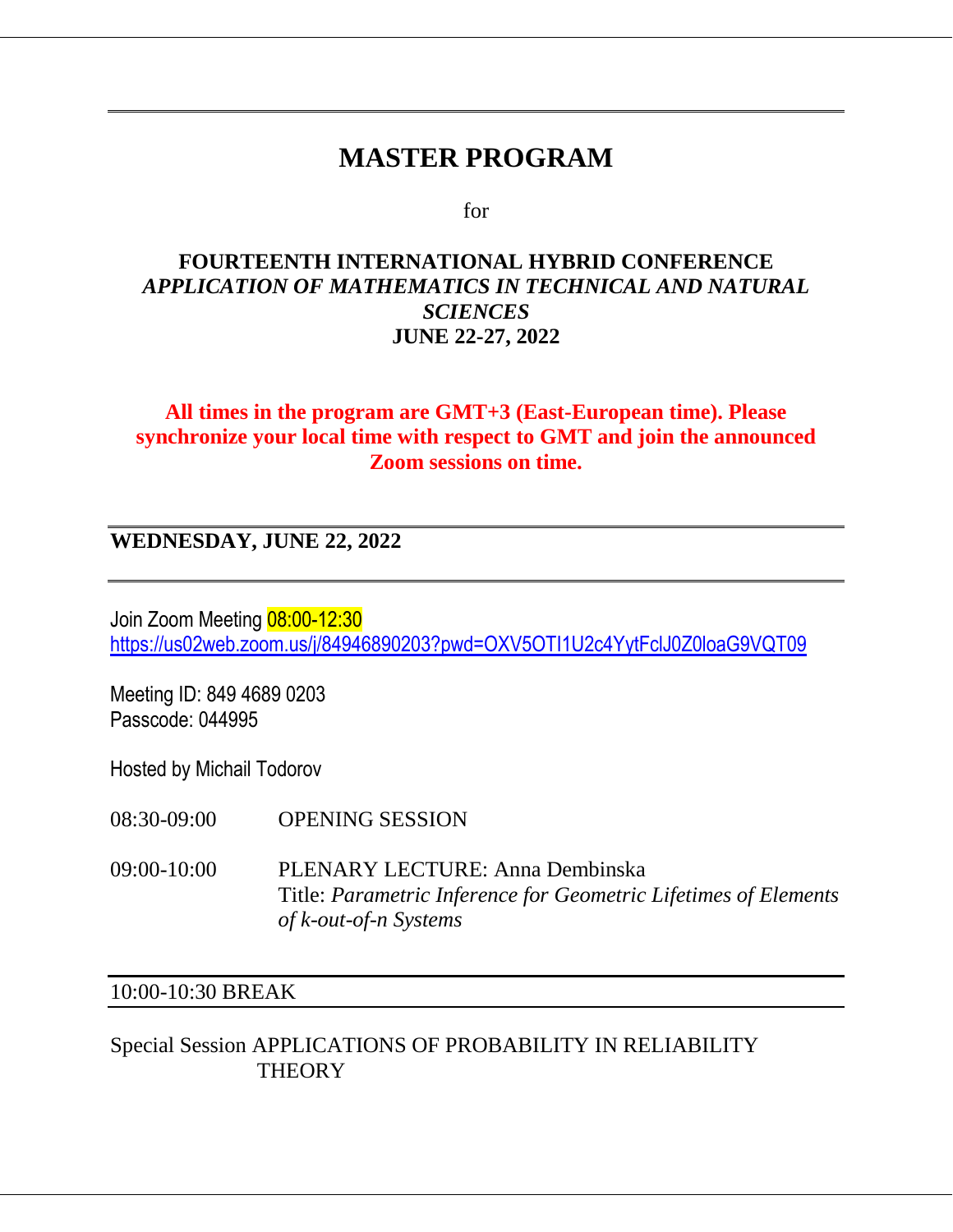| 10:30-11:00 | Speaker: Krzysztof Jasinski<br>Title: The Number of Failed Components in a Failed or<br>Operating Coherent System Consisting of Multiple Types of<br><i>Components</i> |
|-------------|------------------------------------------------------------------------------------------------------------------------------------------------------------------------|
| 11:00-11:30 | Speaker: Agnieszka Goronsy<br>Title: Bounds on Expected Lifetimes of k-out-of-n Systems with<br>the Decreasing Reversed Failure Rate Components                        |
| 11:30-12:00 | Speaker: Nikolay Nikolov<br>Title: Inference for a Multilevel Step-Stress Model with<br>Censored Exponential Data                                                      |
| 12:00-12:30 | <b>Session NUMERICAL METHODS</b>                                                                                                                                       |
| 12:00-12:30 | Speaker: Byulent Idirizov<br>Title: Numerical Solution of American Option Pricing Problem<br>with Free Boundaries and Volatility Regimes                               |
|             | Lunch Break                                                                                                                                                            |

Join Zoom Meeting 13:45-16:00 [https://us02web.zoom.us/j/88374664030?pwd=bDFtSXEzaThKZW9aSGZoWGNPOUR6QT](https://us02web.zoom.us/j/88374664030?pwd=bDFtSXEzaThKZW9aSGZoWGNPOUR6QT09) [09](https://us02web.zoom.us/j/88374664030?pwd=bDFtSXEzaThKZW9aSGZoWGNPOUR6QT09)

Meeting ID: 883 7466 4030 Passcode: 304202

Hosted by Zhijun Qiao

| 14:00-15:00 | PLENARY LECTURE: Yufeng Zhang<br>Title: Coverings and Nonlocal Symmetries as well as<br>Fundamental Solutions of Nonlinear Equations Derive from the<br>Nonisospectral AKNS Hierarchy |
|-------------|---------------------------------------------------------------------------------------------------------------------------------------------------------------------------------------|
| 15:00-16:00 | <b>Session NUMERICAL METHODS</b>                                                                                                                                                      |
| 15:00-15:30 | Speaker: Miglena Koleva<br>Title: Analytical and Computational Analysis of Time                                                                                                       |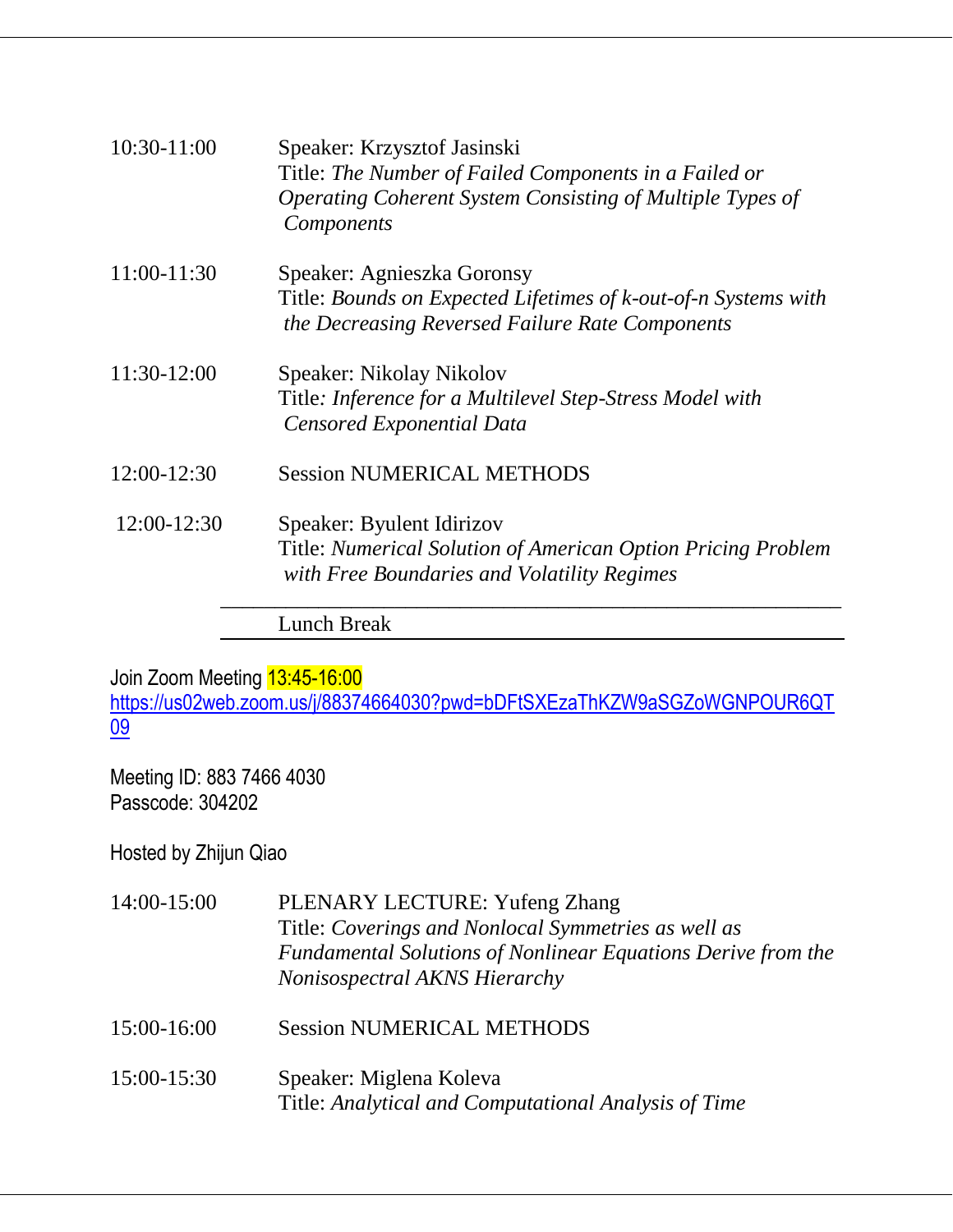*Fractional Parabolic Models of Atmospheric Dispersion of Pollutants*

15:30-16:00 Speaker: Ivailo Nikolaev Title: *Method for Numerical Determining of the Instantaneous Flow Rate of a Three-Rotor Gear Pump with Bilateral Lantern Meshing*

Break

Join Zoom Meeting 16:15-18:00 <https://us02web.zoom.us/j/86098585496?pwd=Zm1TcGZzSzRxRS9iN2ZUcysrcFltZz09>

 $\_$  , and the set of the set of the set of the set of the set of the set of the set of the set of the set of the set of the set of the set of the set of the set of the set of the set of the set of the set of the set of th

Meeting ID: 860 9858 5496 Passcode: 404034

Hosted by Michail Todorov

| 16:30-18:00   | <b>Session NUMERICAL METHODS</b>                                                                                            |
|---------------|-----------------------------------------------------------------------------------------------------------------------------|
| 16:30-17:00   | Speaker: Emanouil Atanassov<br>Title: A Novel Algorithm for Optimization of the Parameters of<br>the Halton Sequence        |
| $17:00-17:30$ | Speaker: Alex Fedoseyev<br>Title: Optimal Wavelets for Single and Multi-Frequency Signals<br>in Wavelet Based Communication |
| 17:30-18:00   | Speaker: Alex Fedoseyev<br>Title: Simulation of Rarefied Gas Flows, Comparison with<br>Experimental Data II                 |
| 20:00         | WELCOME PARTY - BAILANDO BAR, FLAMINGO<br><b>GRAND HOTEL</b>                                                                |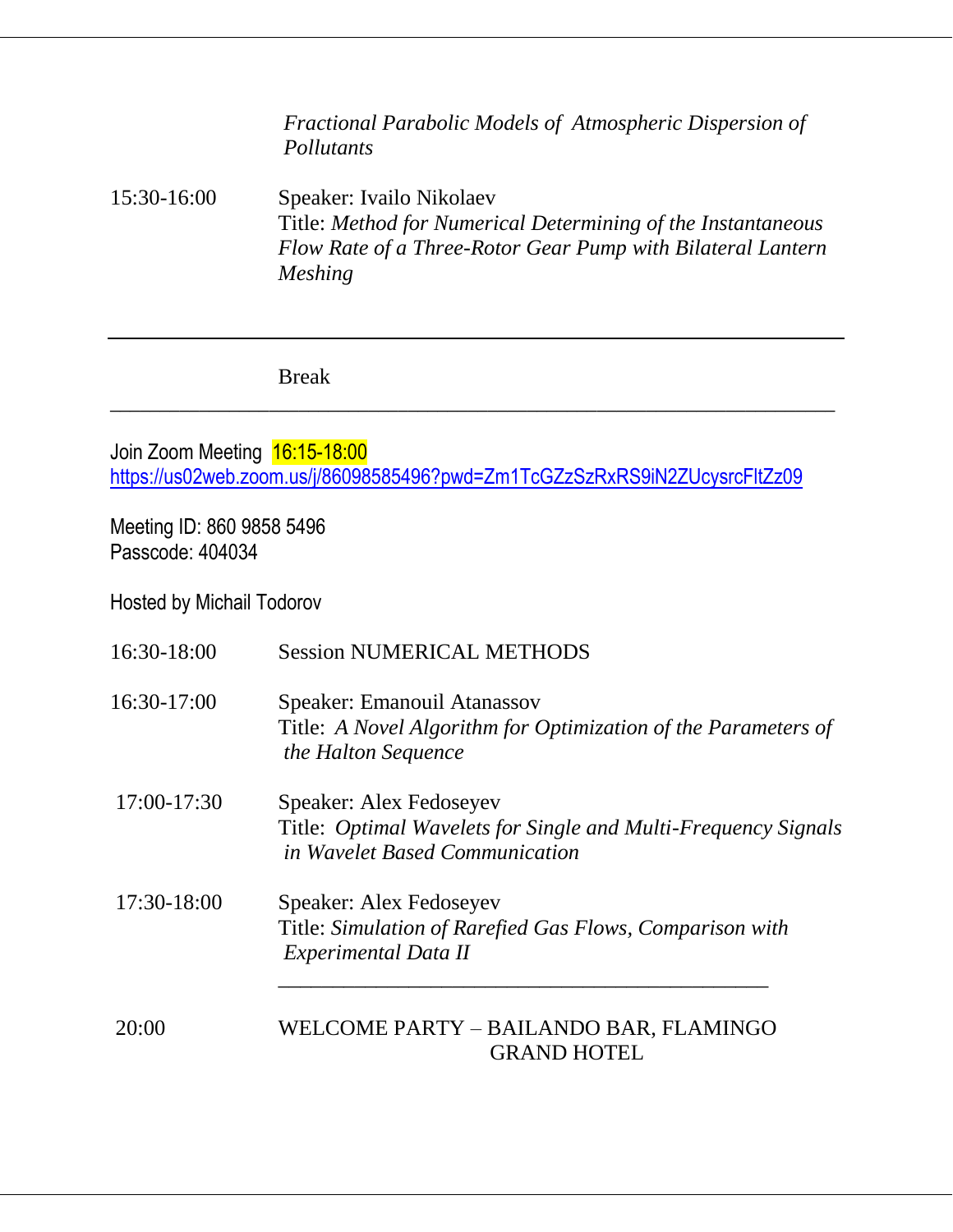#### **THURSDAY, JUNE 23, 2022**

### **FLAMINGO GRAND HALL**

Join Zoom Meeting 08:15-12:30 <https://us02web.zoom.us/j/84782672453?pwd=WHVsRkVGZWhqay85M2x5SklXMmdkZz09>

\_\_\_\_\_\_\_\_\_\_\_\_\_\_\_\_\_\_\_\_\_\_\_\_\_\_\_\_\_\_\_\_\_\_\_\_\_\_\_\_\_\_\_\_\_\_\_\_\_\_\_\_\_\_\_\_\_\_\_\_\_\_\_\_\_\_

Meeting ID: 847 8267 2453 Passcode: 111560

Hosted by Michail Todorov

08:30-09:30 PLENARY LECTURE: Jing Li and Xiaodong Yang Title: *Vibration and Control of Moving Structures*

#### 09:30-10:00 BREAK

| 10:00-12:30 | <b>Session SCIENTIFIC COMPUTING</b>                                                                                                         |
|-------------|---------------------------------------------------------------------------------------------------------------------------------------------|
| 10:00-10:30 | <b>Speaker: Todor Gurov</b><br>Title: New Features in the Service for Estimating the Brown<br>Bear (Ursus arctos L.) Population in Bulgaria |
| 10:30-11:00 | <b>Speaker: Tzvetan Ostromsky</b><br>Title: Sensitivity Analysis in Air Pollution Modeling by<br><b>Innovative Monte Carlo Methods</b>      |
| 11:00-11:30 | Speaker: Ivan Lirkov<br>Title: BURA Preconditioning of Multiphysics Problems                                                                |
| 11:30-12:00 | Speaker: Elena Lilkova<br>Title: Computational Approach to the Inhibition of SARS-CoV-2<br>Orf6                                             |
| 12:00-12:30 | Speaker: Nevena Ilieva<br>Title: Computational Modeling of Carbon Diffusion in bcc Iron<br>in the Presence of $1/2[111]$ Screw Dislocations |

Lunch Break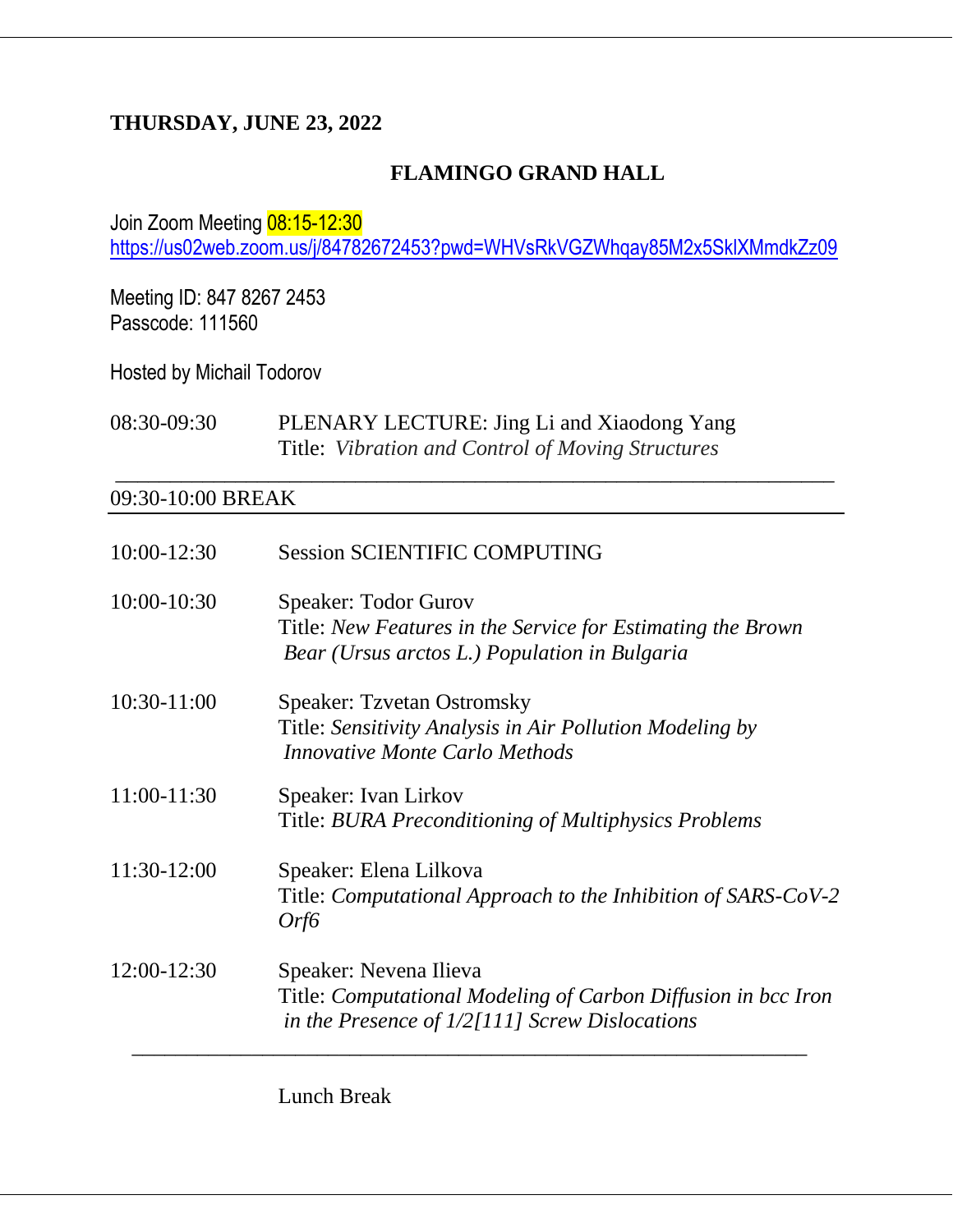## **FLAMINGO GRAND HALL**

\_\_\_\_\_\_\_\_\_\_\_\_\_\_\_\_\_\_\_\_\_\_\_\_\_\_\_\_\_\_\_\_\_\_\_\_\_\_\_\_\_\_\_\_\_\_\_\_\_\_\_\_\_\_\_\_\_\_\_\_\_\_\_\_

Join Zoom Meeting 13:45-16:00

<https://us02web.zoom.us/j/86311981821?pwd=UitFTWh4SnFZeU5Oam9vYVNDaG5pQT09>

Meeting ID: 863 1198 1821 Passcode: 755275

Hosted by Michail Todorov

14:00-16:00 Session SCIENTIFIC COMPUTING

| 14:00-14:30 | Speaker: Xubiao Peng                                       |
|-------------|------------------------------------------------------------|
|             | Title: Studying the Geometry and Dynamics of Prospective   |
|             | Parkinson-Inhibitor MCoCP4 Variants with Modified Grafting |
|             | Topologies                                                 |
|             |                                                            |

- 14:30-15:00 Speaker: Nectarios Papanicolaou Title: *On the Transferability of the Deep Galerkin Method (DGM) for Solving Partial Differential Equations*
- 15:00-15:30 Speaker: Venelin Todorov Title: *Multidimensional Sensitivity Analysis in Air Pollution Modeling by Lattice Rules with Optimal Generating Vectors*
- 15:30-16:00 Speaker: Roman Haynatzki Title: *Machine Learning*

Coffee Break

\_\_\_\_\_\_\_\_\_\_\_\_\_\_\_\_\_\_\_\_\_\_\_\_\_\_\_\_\_\_\_\_\_\_\_\_\_\_\_\_\_\_\_\_\_\_\_

### **FLAMINGO GRAND HALL**

Join Zoom Meeting 16:15-18:15 <https://us02web.zoom.us/j/84010584797?pwd=Z0h0TXpVNVJWK012b05EbHNuY2NUQT09>

Meeting ID: 840 1058 4797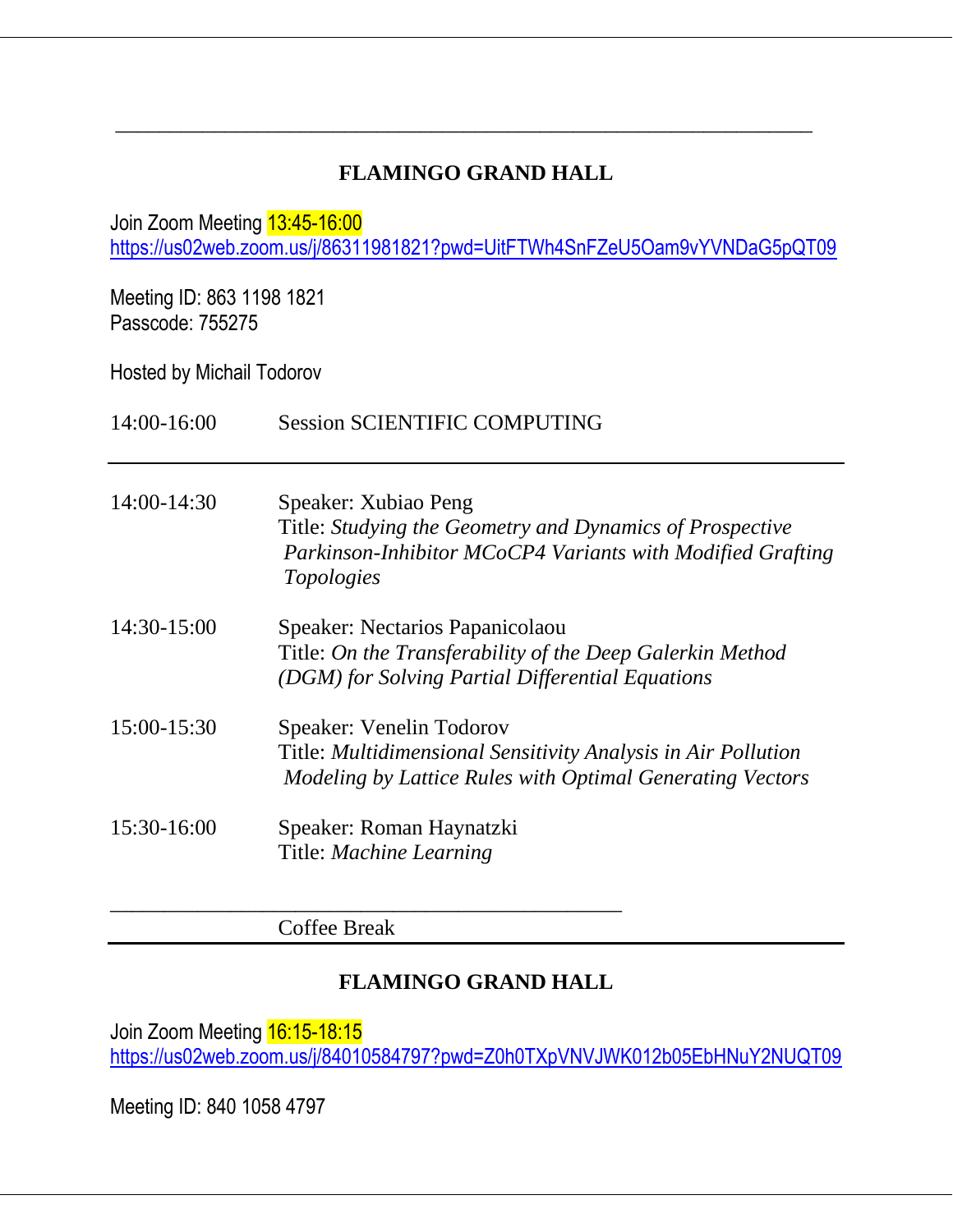#### Passcode: 768300

Hosted by Michail Todorov

| 16:30-17:15     | KEYNOTE SPEAKER: Hristo Kojouharov<br>Title: Higher-order Modified Nonstandard Finite Difference<br><b>Methods for Autonomous Differential Equations</b>     |
|-----------------|--------------------------------------------------------------------------------------------------------------------------------------------------------------|
| $17:15 - 18:15$ | <b>Session NUMERICAL METHODS</b>                                                                                                                             |
| $17:15 - 17:45$ | Speaker: Andreas Aristotelous<br>Title: Energy Stable Interior Penalty Discontinuous Galerkin<br>Finite Element Scheme for the Growth Cahn-Hilliard Equation |
| 17:45-18:15     | Speaker: Yuri Kandilarov<br>Title: Reconstruction of Concentration Sources for Primary and<br><b>Secondary Pollutant Models</b>                              |

### **CORELA HALL: Parallel Zoom Session**

\_\_\_\_\_\_\_\_\_\_\_\_\_\_\_\_\_\_\_\_\_\_\_\_\_\_\_\_\_\_\_\_\_\_\_\_\_\_\_\_\_\_\_\_\_\_\_\_\_\_\_\_\_\_\_\_\_\_

Join Morning 2 Zoom Meeting 10:00-12:30 <https://essex-university.zoom.us/j/92040184669>

| 10:00-12:30     | Special Session NONLINEAR VIBRATION & CONTROL                                                                                                          |
|-----------------|--------------------------------------------------------------------------------------------------------------------------------------------------------|
| $10:00 - 10:30$ | Speaker: Chao Fu<br>Title: Quantification of Uncertainty in Nonlinear Vibrations of<br><b>Mechanical Systems</b>                                       |
| $10:30-11:00$   | Speaker: Shaotao Zhu<br>Title: Multiple Periodic Vibrations of Auxetic Honeycomb<br>Sandwich Plates Subjected to In-Plane and Transverse<br>Excitation |
| 11:00-11:30     | Speaker: Lishuang Jiang                                                                                                                                |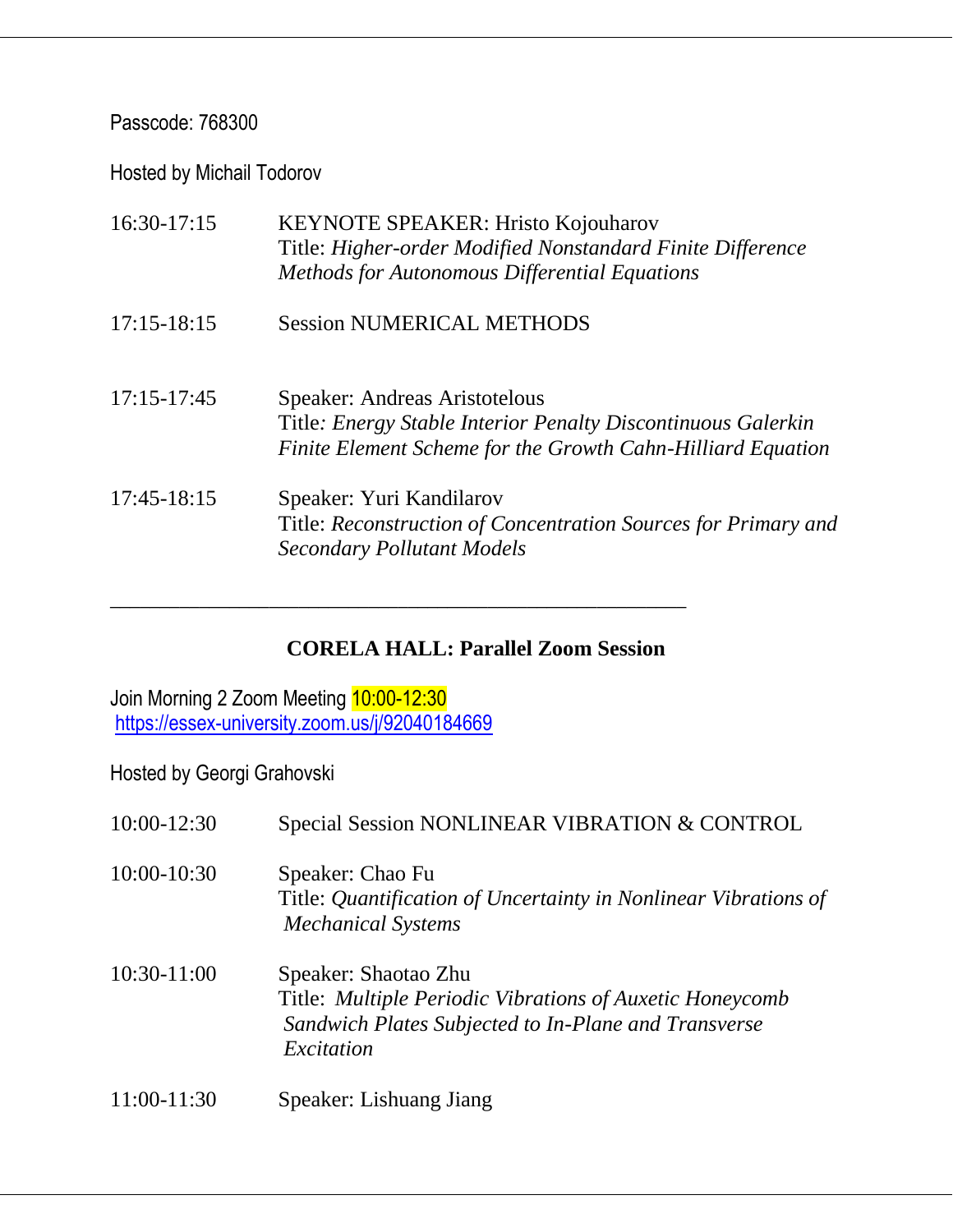|               | Title: Bifurcations and Vibration Analysis of a Four-<br>Dimensional Chaotic Hyperjerk Circuit System                                         |
|---------------|-----------------------------------------------------------------------------------------------------------------------------------------------|
| 11:30-12:00   | Speaker: Ting Gao<br>Title: Optimization of a Novel Viscoelastic Dynamic Vibration<br>Absorber with Lever, Inerter and Negative Stiffness     |
| $12:00-12:30$ | <b>Speaker: Tingting Quan</b><br>Title: Bifurcation and Number of Subharmonic Solutions of<br>Some 2n-Dimensional Systems and Its Application |

Lunch Break

### **CORELA HALL: Parallel Zoom Session**

\_\_\_\_\_\_\_\_\_\_\_\_\_\_\_\_\_\_\_\_\_\_\_\_\_\_\_\_\_\_\_\_\_\_\_\_\_\_\_\_\_\_\_\_\_\_\_\_\_\_\_\_\_\_\_\_\_

Join Afternoon 1 Zoom Meeting 14:00-15:30 <https://essex-university.zoom.us/j/95733750048>

| $14:00-15:30$ | <b>Session BIOMATHEMATICS</b>                                                                                                          |
|---------------|----------------------------------------------------------------------------------------------------------------------------------------|
| 14:00-14:30   | Speaker: Meglena Lazarova<br>Title: Reaction Networks with Application to Epidemiological<br><b>Outbreaks and Biological Growth</b>    |
| 14:30-15:00   | Speaker: Slavi Georgiev<br>Title: Parameter Identification Analysis of the Transfer of<br><b>Heavy Metals in Honey Bees</b>            |
| 15:00-15:30   | Speaker: Silvi-Maria Gurova<br>Title: Reaction Network of a Predator-Prey Model with SEIR<br>and SEIRS Epidemic in the Prey population |
| 15:30-16:00   | <b>Speaker: Martin Dimitrov</b><br>Particle Filters in Epidemiology                                                                    |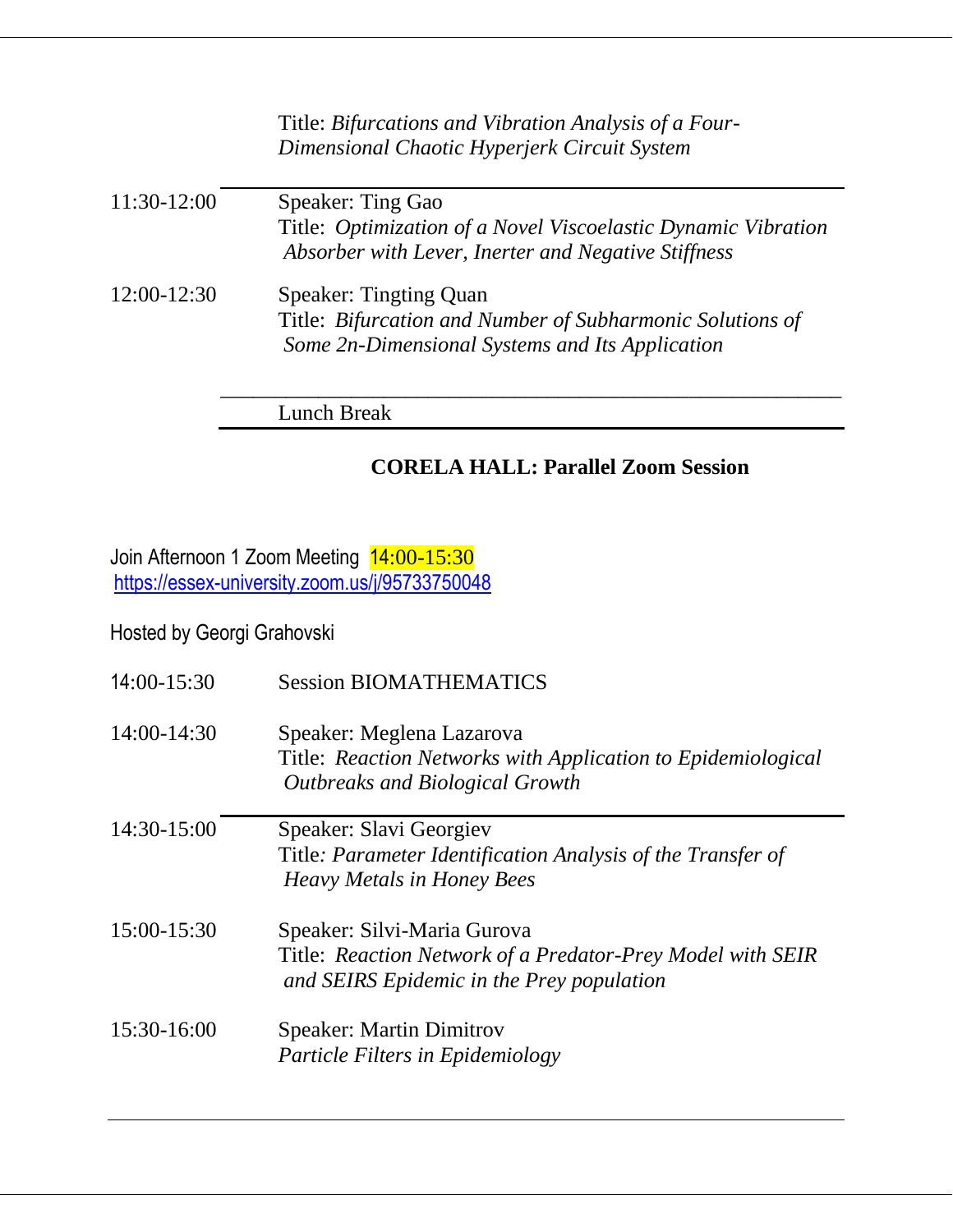Break

#### **CORELA HALL: Parallel Zoom Session**

*\_\_\_\_\_\_\_\_\_\_\_\_\_\_\_\_\_\_\_\_\_\_\_\_\_\_\_\_\_\_\_\_\_\_\_\_\_\_\_\_\_\_\_\_\_\_\_\_\_\_\_\_\_\_\_\_\_\_\_\_\_\_\_\_\_\_\_*

Join Afternoon 2 Zoom Meeting 17:15-18:15 <https://essex-university.zoom.us/j/99184621459>

| $17:15 - 18:15$ | <b>Session SCIENTIFIC COMPUTING</b>                                                                                                 |
|-----------------|-------------------------------------------------------------------------------------------------------------------------------------|
| $17:15 - 17:45$ | <b>Speaker: Miroslav Stoenchev</b><br>Title: Elliptic Curves and Diophantine Equations                                              |
| 17:45-18:15     | Speaker: Stoyan Apostolov<br>Title: Innovative Monte Carlo Algorithm for Linear Equations<br>Based on "Walk on Equations" Algorithm |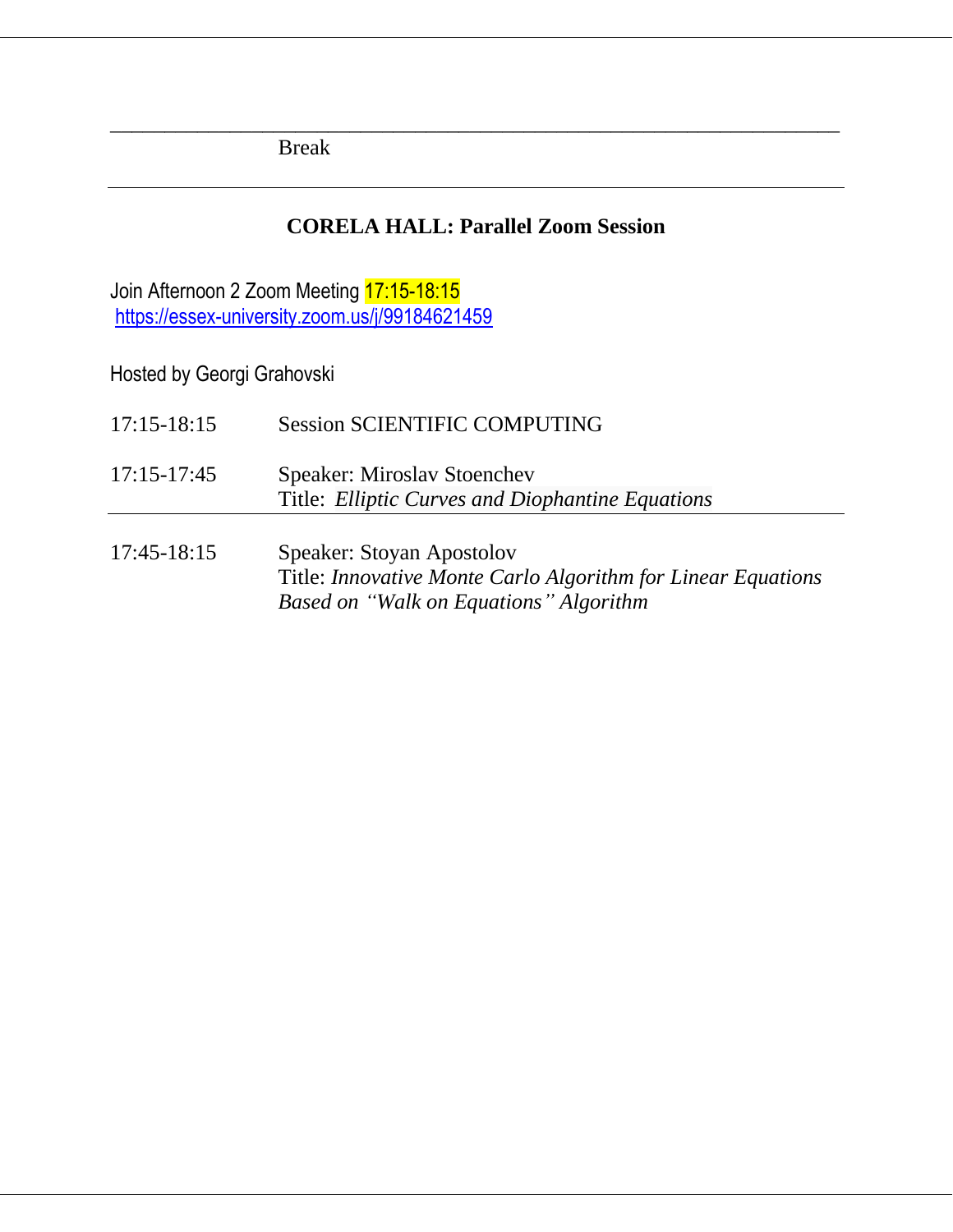### **FRIDAY, JUNE 24, 2022**

#### **Flamingo Grand Hall**

Join Zoom Meeting 08:15-12:30

<https://us02web.zoom.us/j/85978923581?pwd=xCfTU3i3RRbmIbHy2L3Ou82N75QcP7.1>

Meeting ID: 859 7892 3581 Passcode: 946479

Hosted by Michail Todorov

08:30-09:30 PLENARY TALK

Speaker: Ismihan Bayramoglu Title: *Fuzzy Order Statistics in Reliability Analysis*

Cofee Break

| PLENARY TALK<br>10:00-11:00 |
|-----------------------------|
|-----------------------------|

Speaker: Weinian Zhang Title: *An Algorithm for Melnikov Functions and Application to a Chaotic Rotor*

#### Session APPLIED ANALYSIS

 $\mathcal{L}_\text{max}$  , and the contract of the contract of the contract of the contract of the contract of the contract of the contract of the contract of the contract of the contract of the contract of the contract of the contr

11:00-11:30 Speaker: Vesela Mihova Title: *Numerical Modeling of the Noise Generated by Hydraulic Systems with Centrifugal Fan at Two Flow Rate Adjustment Methods*

- 11:30-12:00 Speaker: Andrei Shorikov Title: *Minimax Estimation of the Forecast Set of the Dynamical Economic and Mathematical Model of the Production System*
- 12:00-12:30 Speaker: Victoria Akberina